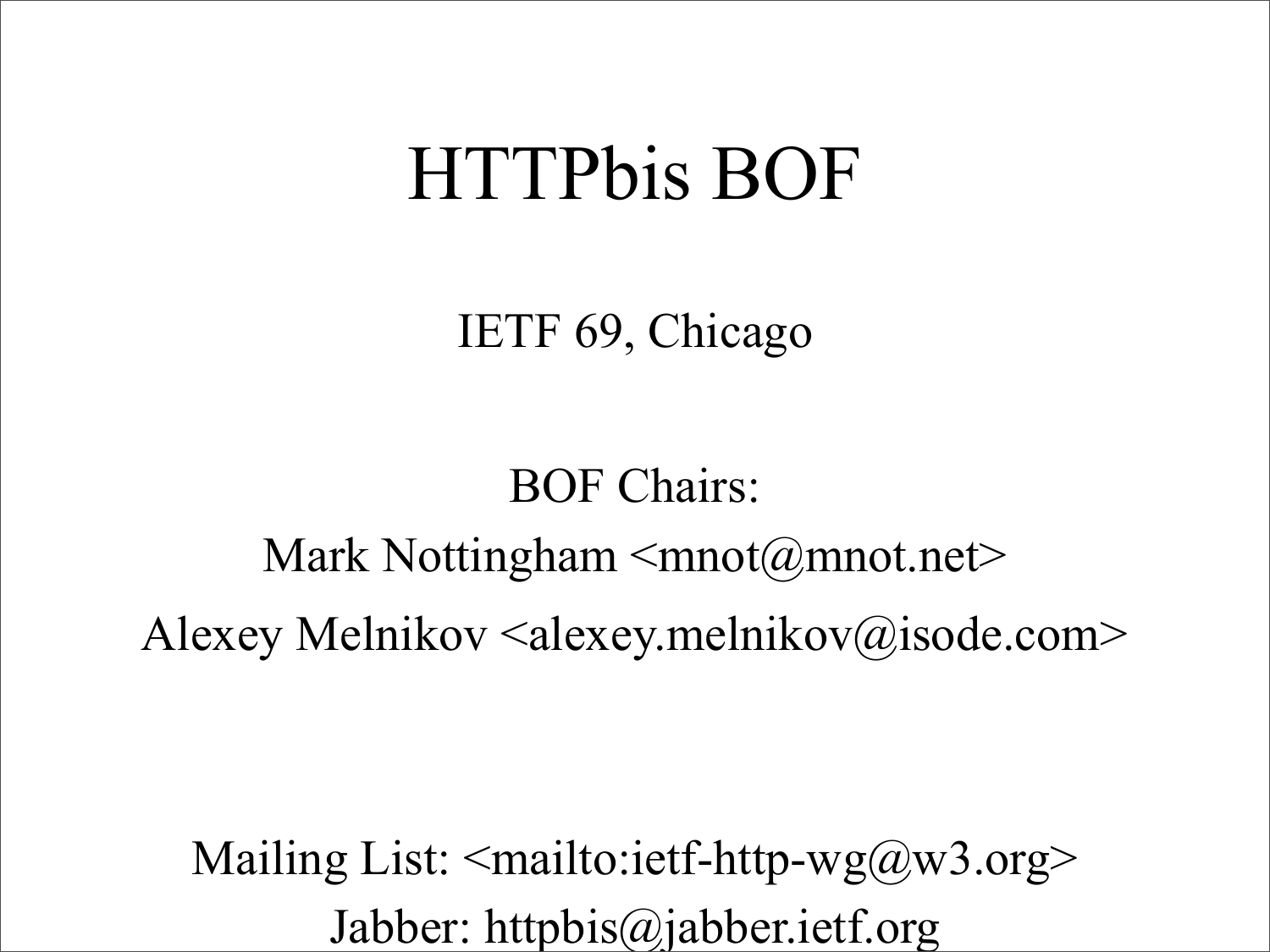# Agenda

| • Agenda Bashing, scribes, blue sheets, etc.              | $(5 \text{ mins})$  |  |
|-----------------------------------------------------------|---------------------|--|
| •Problem summary                                          | $(5 \text{ mins})$  |  |
| • Review of draft-lafon-rfc2616bis-03.txt:                |                     |  |
| • status and open issues [1]                              | $(20 \text{ mins})$ |  |
| •Review of existing HTTP authentication                   |                     |  |
| • mechanisms $[2]$                                        | $(15 \text{ mins})$ |  |
| • Review of issues with HTTP caching and cookies          | $(10 \text{ mins})$ |  |
| •Review of ETags on write issues                          | $(5 \text{ mins})$  |  |
| •General discussion about formation of the WG             | $(10 \text{ mins})$ |  |
| • - if no interest in the WG, then spend more time        |                     |  |
| on discussing 2616bis issues                              |                     |  |
| •Is revision of RFC 2617 in scope for the WG?             | $(20 \text{ mins})$ |  |
| •Should rewrite of RFC 2616 be allowed by the<br>Charter? |                     |  |
| $(20 \text{ mins})$                                       |                     |  |
| • When, if and how interop work should take place         | $(10 \text{ mins})$ |  |
| •Other issues with the proposed Charter                   | $(10 \text{ mins})$ |  |
| •Closing discussion about formation of the WG             | $(20 \text{ mins})$ |  |
|                                                           | Total: 150 minutes  |  |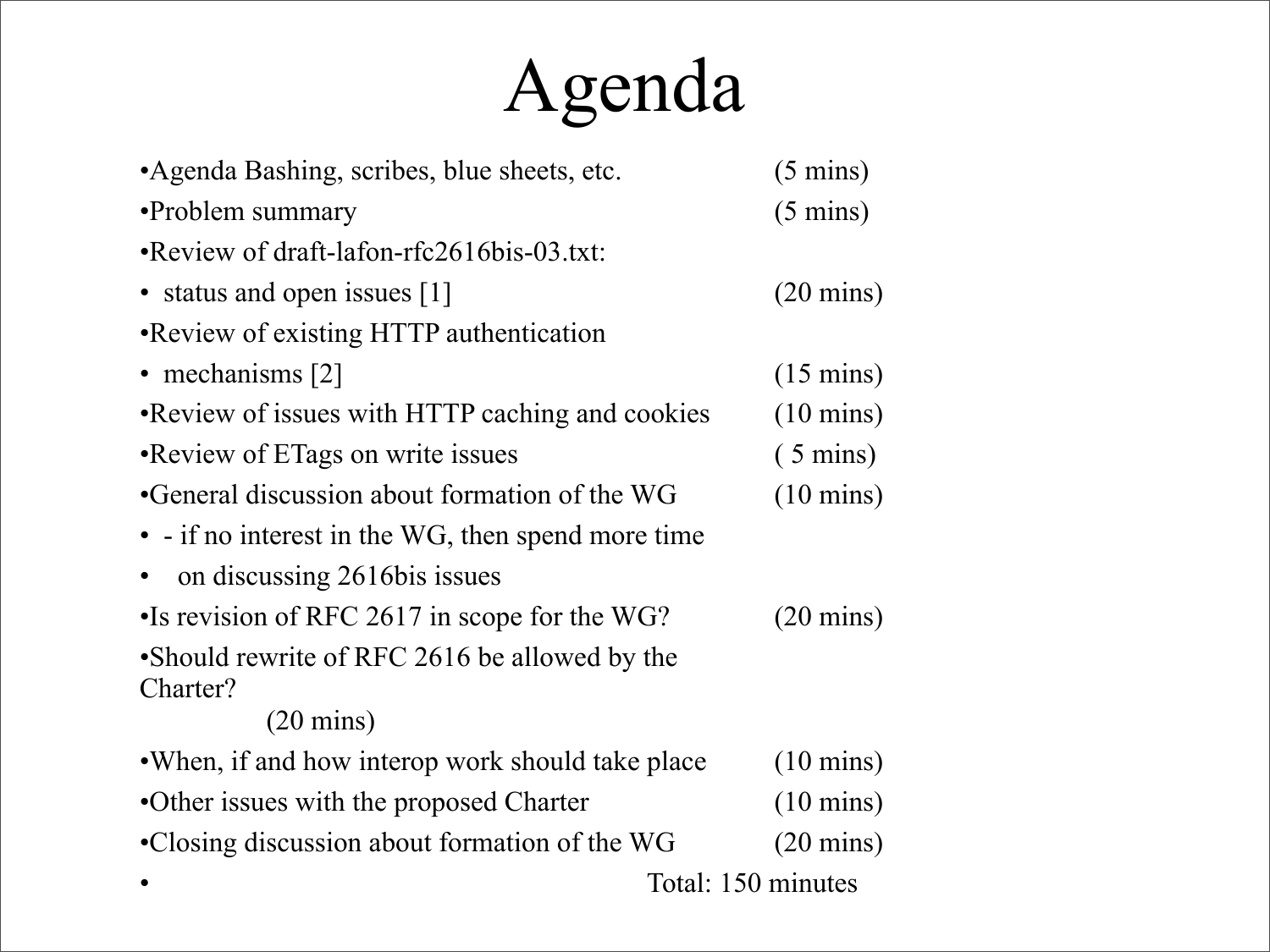#### HTTP Authentication

- e.g. anonymous read of documents doesn't require any authentication
- write (PUT/DELETE/...) would require ...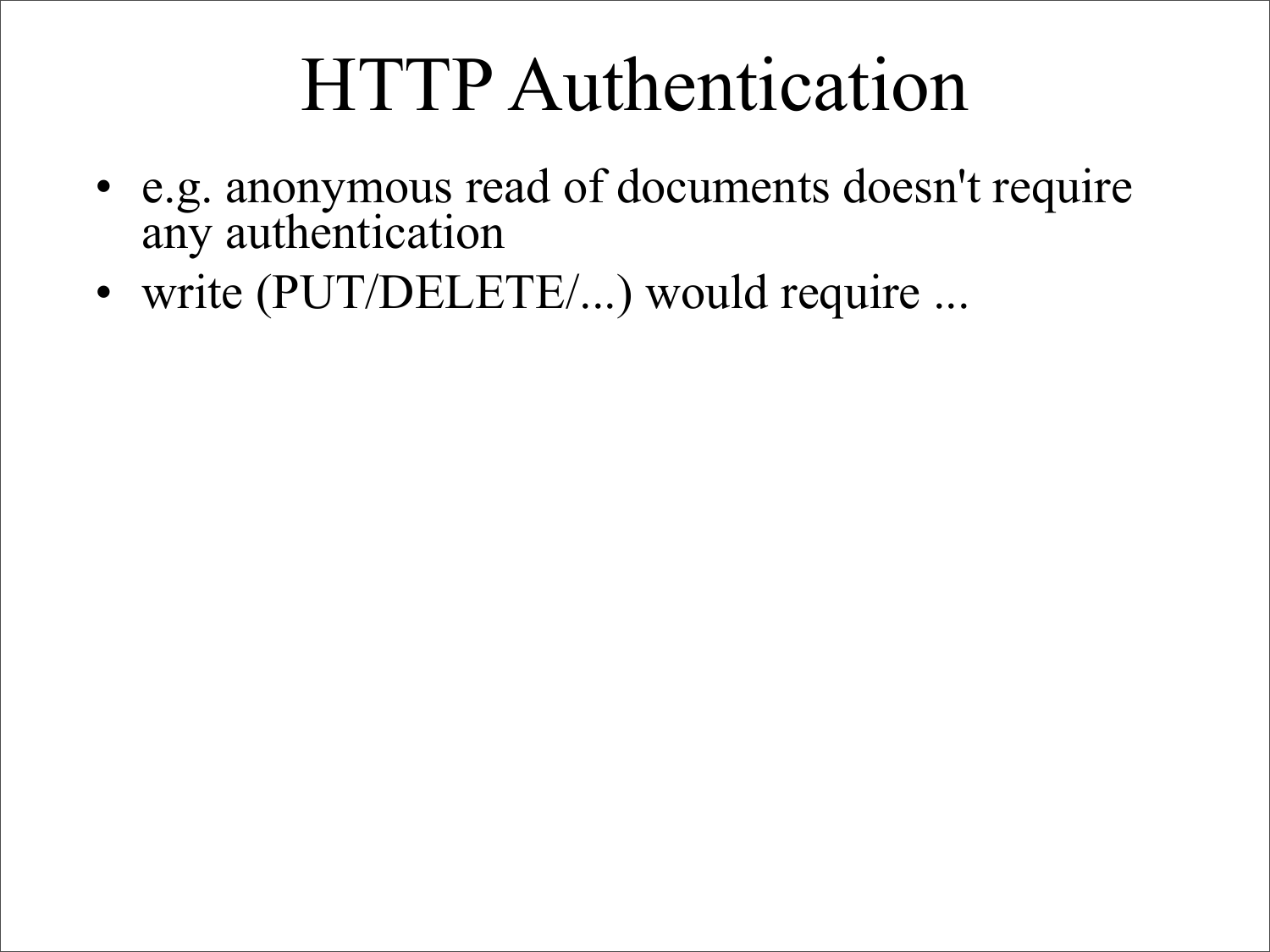# Rules of engagement

- Target: move RFC 2616 and possibly other HTTP related RFCs to Draft standard
	- **NO NEW FEATURES**
	- Remove unused/broken features
	- Clarify things which are unclear
	- Fix contradictions
	- "Small" functional changes for interop problems are fine
- (side-effect) suggest replacement for features which can't be fixed, but work will not be done in the same WG *(not before rechartering anyway)*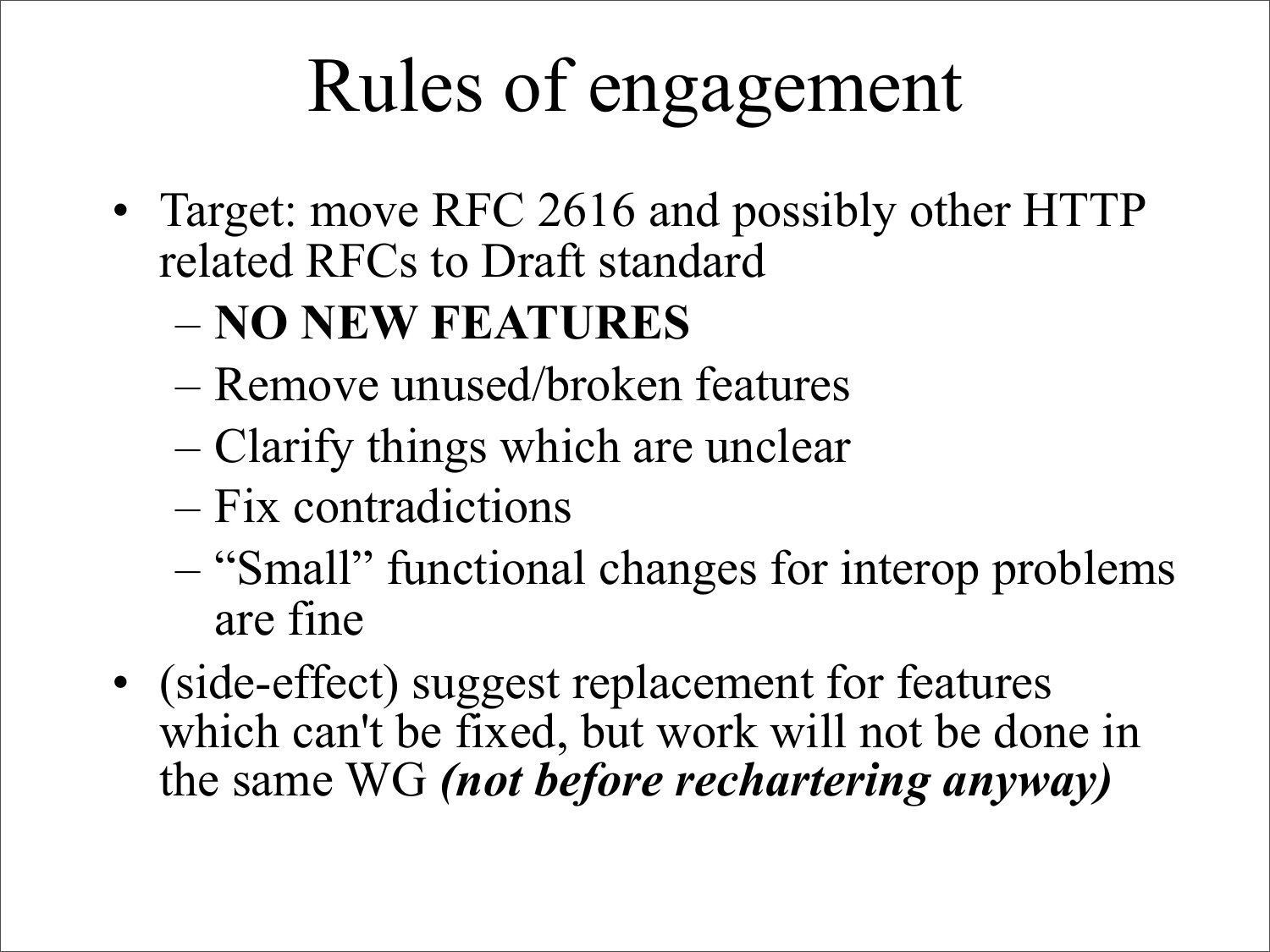#### Lisa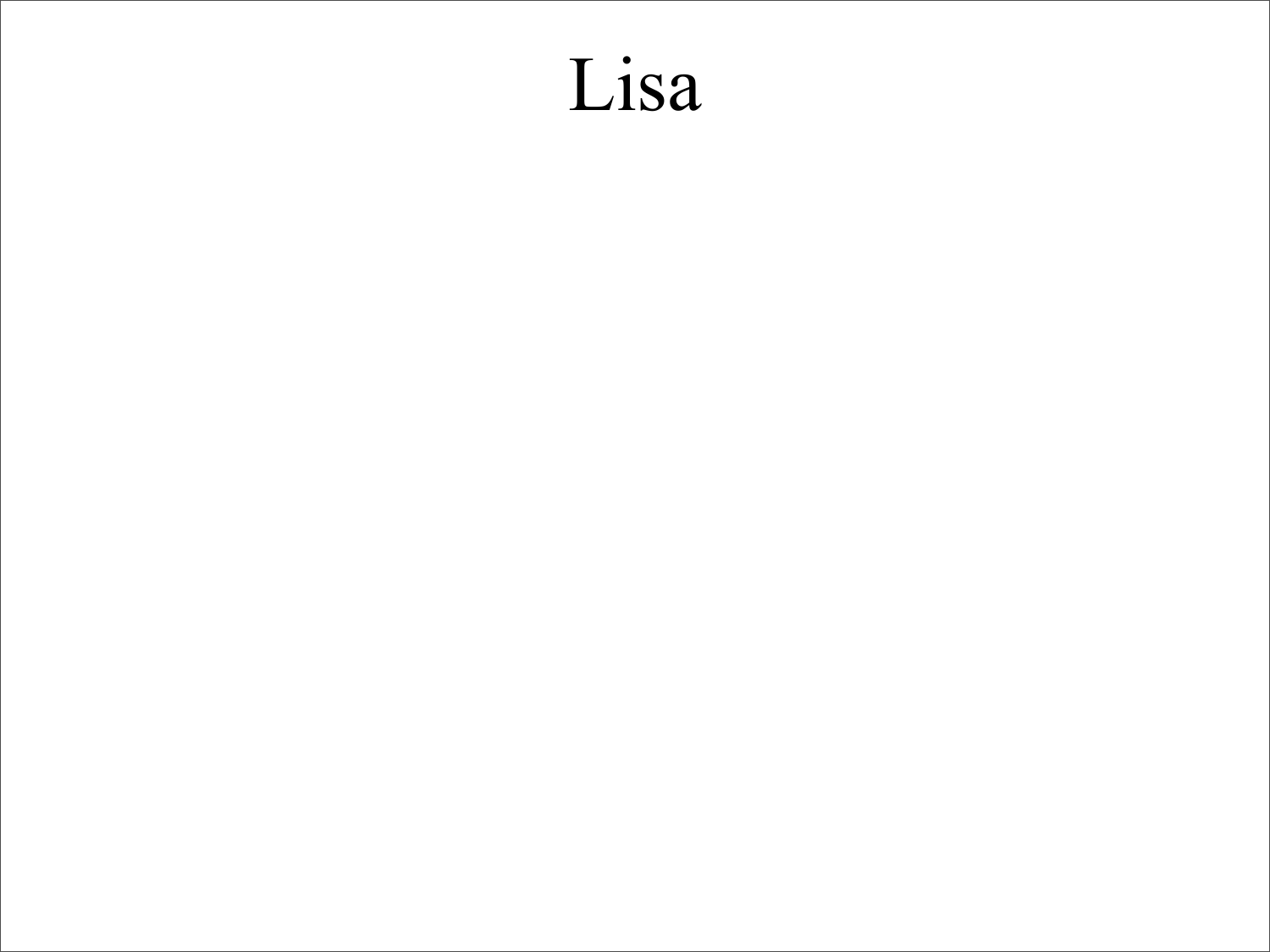## Revise RFC 2617?

- RFC 2617 defines Basic and Digest authentication
- Yes revise both in HTTPbis WG
- Yes revise Basic only
- No (can be revised in another WG or as individual submission)
- [Cyrus to talk to about splitting RFC 2617 into 3 parts]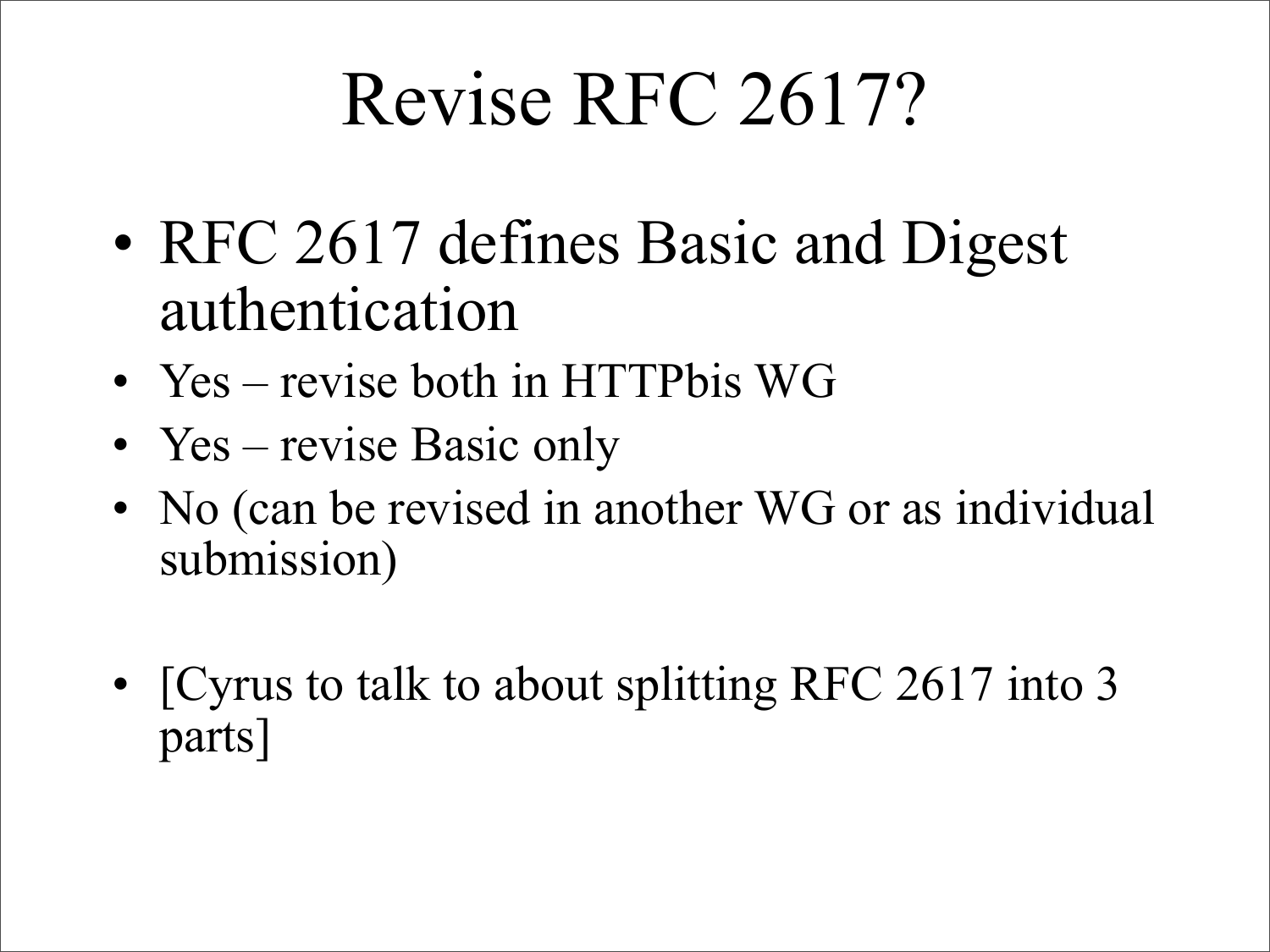## Rewrite RFC 2616 from scratch?

- Yes
- No
- Decide later (compare draft-lafonrfc2616bis with a full rewrite)
	- Deadline for the new draft (full rewrite) is needed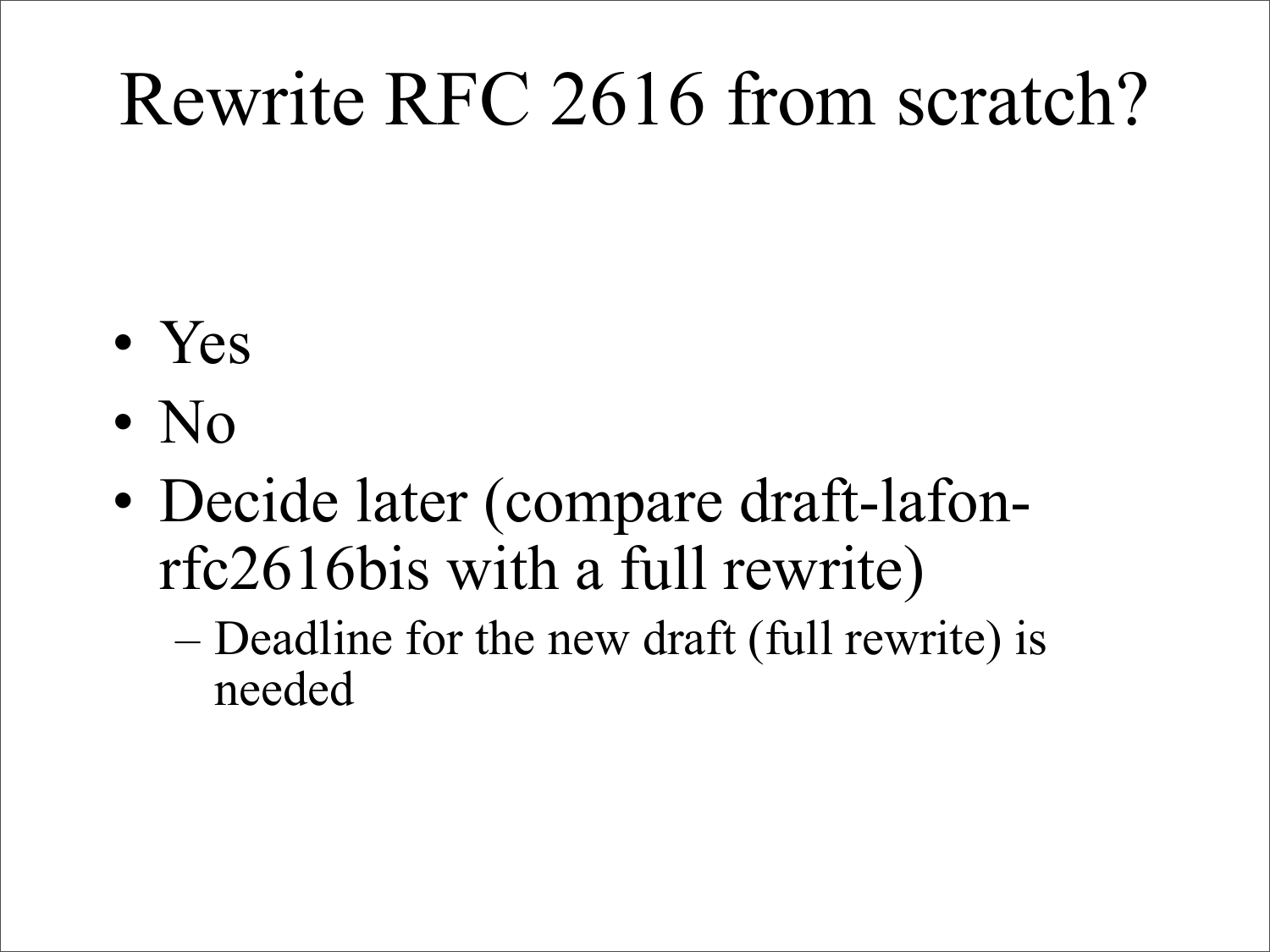# Other RFCs to be revised by the WG?

- RFC 2965 HTTP State Management Mechanism – Yes
	- No (or maybe later after rechartering)
- RFC 2818 (HTTP TLS)
- RFC 2817 (Upgrade to TLS in HTTP)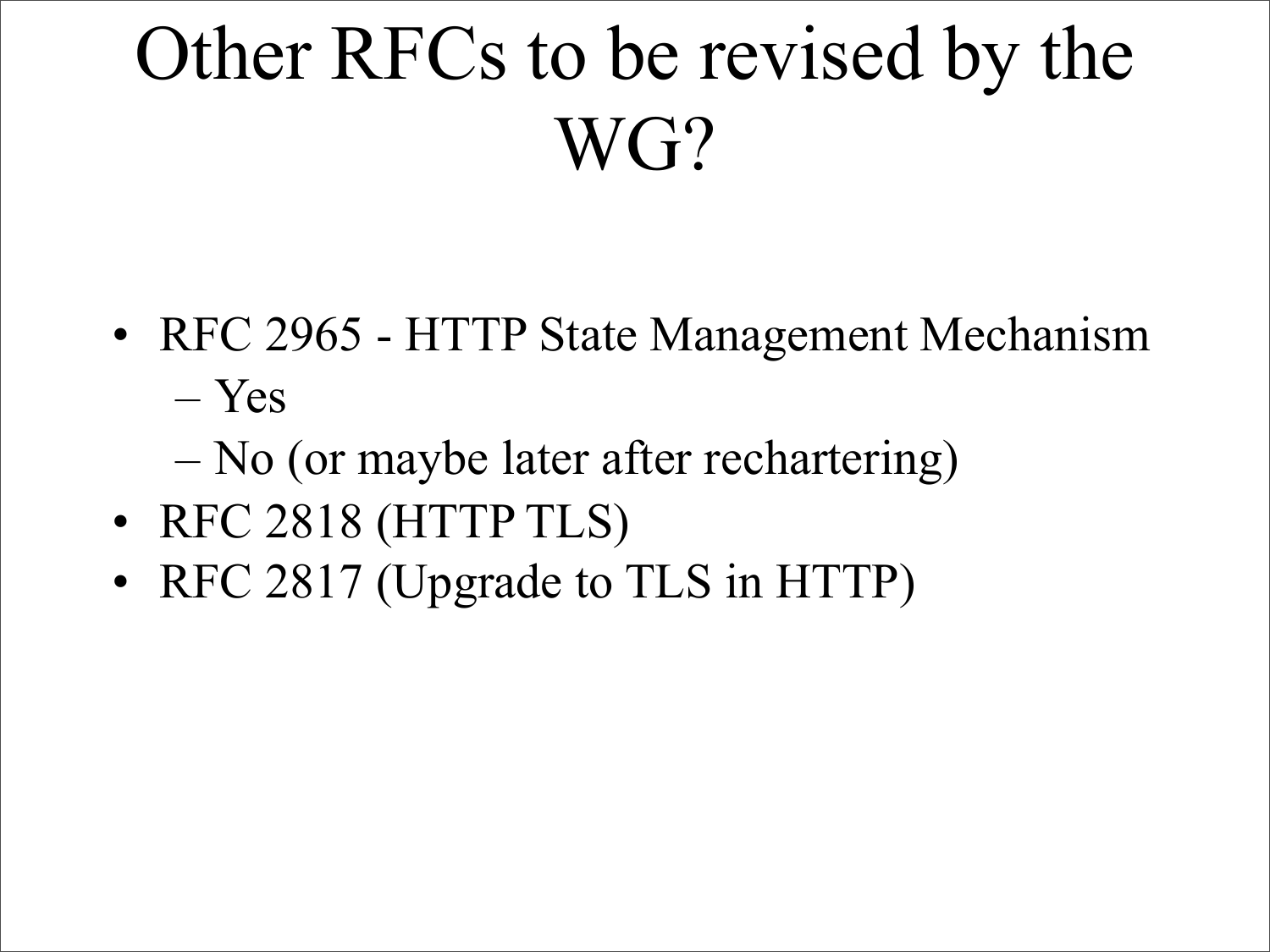# Other documents to be produced by the WG?

- Document problems with caching, cookies ?
- Document problems with Etags?
- Document Best Practice for selected difficult issues